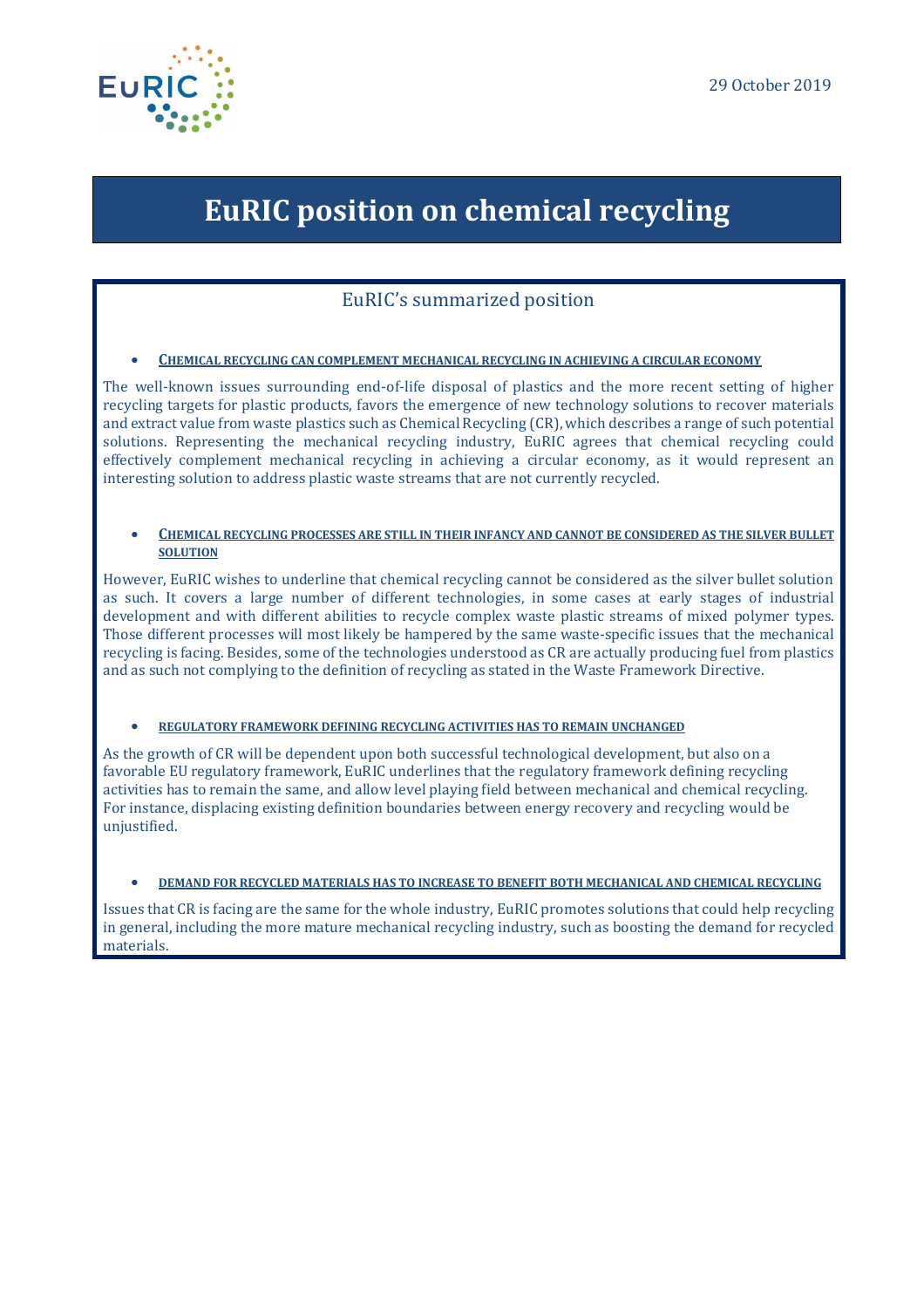

## **I. Policy context underlying the drafting of a position paper**

New recycling objectives have been set at EU level, favoring the development of new industrial solutions to comply with regulatory recycling objectives. The revised [Waste Framework directive](https://eur-lex.europa.eu/legal-content/EN/TXT/PDF/?uri=CELEX:32018L0851&from=EN) (Directive 2008/98/EC) has set ambitious objectives regarding the preparation for reuse and recycling targets: 55 % to be achieved by 2025, 60 % by 2030 and 65 % by 2035. Similarly, the revised [Packaging and Packaging Waste Directive](https://eur-lex.europa.eu/legal-content/EN/TXT/PDF/?uri=CELEX:32018L0852&from=EN) introduces a new plastic packaging recycling target of 55% to be achieved by 2030.

Similarly, at EU level private and public stakeholders involved in the plastics value chains, gathered in the Circular Plastics Alliance, have committed in September 2019 to recycle 10 million tons of plastics by 20251. The global challenge of plastic litter, especially marine litter, has also raised awareness about the opportunity of plastic recycling.

Representing the already well-established mechanical recycling industry, EuRIC is committed to those objectives, and welcomes the developments of new industrial solutions hereafter designed as "chemical recycling".

<sup>&</sup>lt;sup>1</sup> See Circular Plastics Allianc[e pledge](https://ec.europa.eu/docsroom/documents/36361)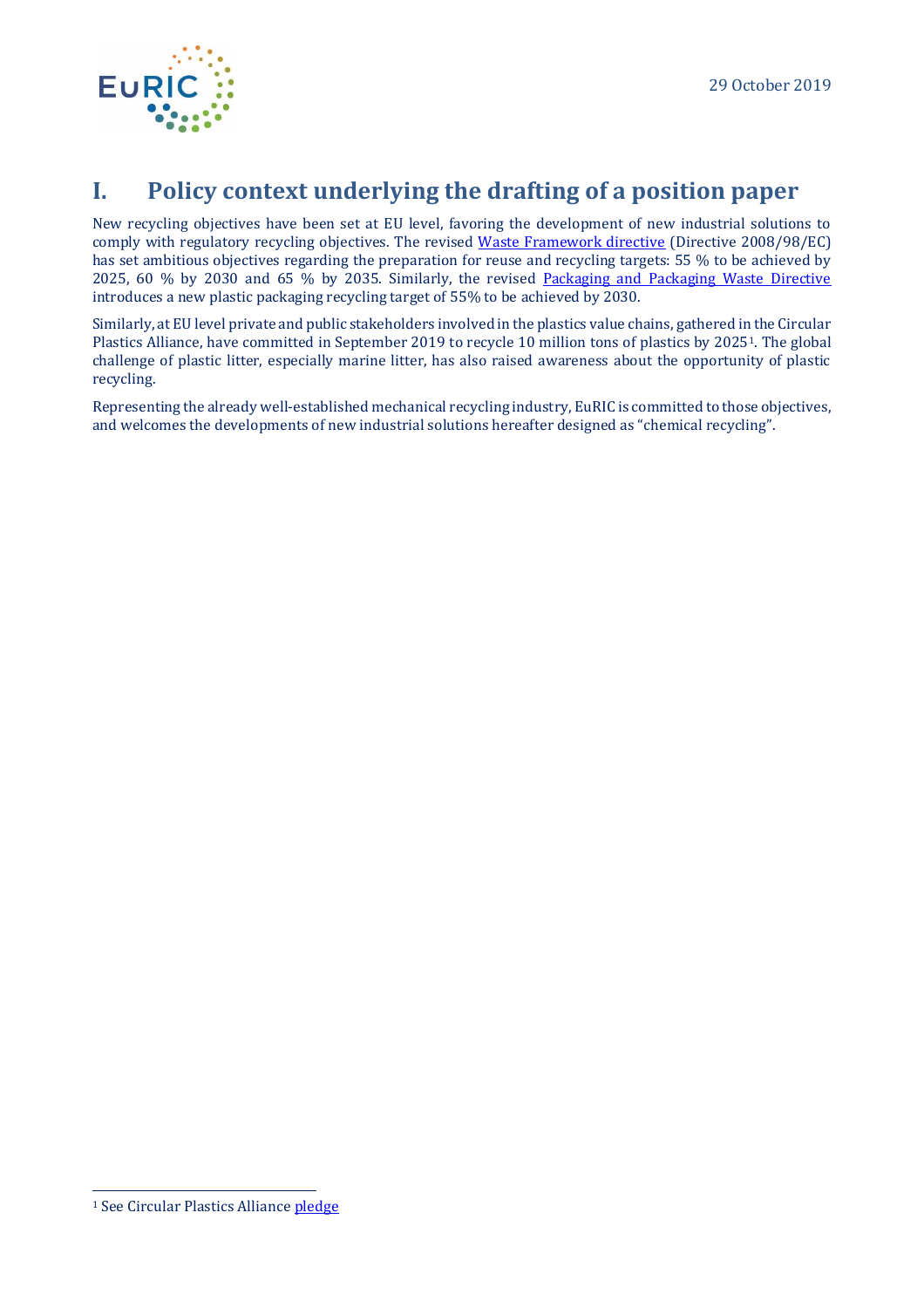

# **II. Chemical recycling is complementarity with mechanical recycling**

### A. What is chemical recycling?

It is first necessary to better define the term "chemical recycling" (CR), which covers multiple processes (Crippa et al., 2019), including:

- 1- **solvent-based extraction**, where the plastic is dissolved, and the initial polymer is extracted. It addresses pure fraction of PVC, PS and polyolefins;
- 2- **depolymerization**, where the bond between certain types of polymers can be broken by heat to go back to the monomer blocks forming the polymer. It addresses pure fractions of PET, PU, PA, PLA, PC, PHA and PEF;
- 3- **feedstock recycling**, where the plastic is heated in the presence of oxygen (gasification) or without oxygen (pyrolysis). The plastic waste is turned back into the different molecules forming hydrocarbon chains. Both techniques address mixed plastics.

The [Figure 1](#page-2-0) illustrates the different processes used in chemical recycling, and at what stage plastic production these processes recycle polymers.



*Figure 1: Overview of different loops for plastics in a circular economy (Crippa et al., 2019)*

<span id="page-2-0"></span>Given the diversity of those processes and their different positions on the polymer production stages (as shown in [Figure 1\)](#page-2-0), it would be difficult to define a unique circularity potential for CR, and therefore a unique position in the waste hierarchy.

### B. What could be the waste streams addressed by chemical recycling?

Only about 30% of waste plastics is collected for recycling in the EU (European Commission, 2019), meaning that there is an opportunity to address large plastic waste streams that cannot be recycled by existing mechanical technologies. This include most notably low-quality waste plastic fractions that are too much soiled or mixed. By cleaning waste material at the molecular level, CR could remove of additives and contaminants and help produce food grade recycled plastics. A Life Cycle Assessment (LCA) study from CE-Delft (Bergsma, 2019) has found CR to be a sustainable alternative for plastic waste not addressed by mechanical recycling in the case of:

- PET-trays, undergoing magnetic depolymerization;
- mixed plastic waste<sup>2</sup> undergoing hydro-pyrolysis.
- Polyester textile fibers could also be chemically recycled for example.

One should note however that concerning mixed plastic waste, mechanical recycling and chemical recycling have been compared in the abovementioned LCA study. It proves that mechanical recycling still has a better carbon footprint than CR. Theoretically, if the different processes understood as CR (solvent-based extraction, depolymerization, gasification etc.) were to be introduced in the waste hierarchy as such, it is clear that CR should be inserted below mechanical recycling and above energy recovery.

<sup>&</sup>lt;sup>2</sup> [DKR 350](https://www.nedvang.nl/wp-content/uploads/2019/03/Mix-kunststoffen-DKR-350.pdf) : other plastic waste stream according to Deutsche Gesellschaft für Kreislaufwirtschaft und Rohstoffe mbH (DKR) [standard](https://www.nedvang.nl/wp-content/uploads/2019/03/Mix-kunststoffen-DKR-350.pdf)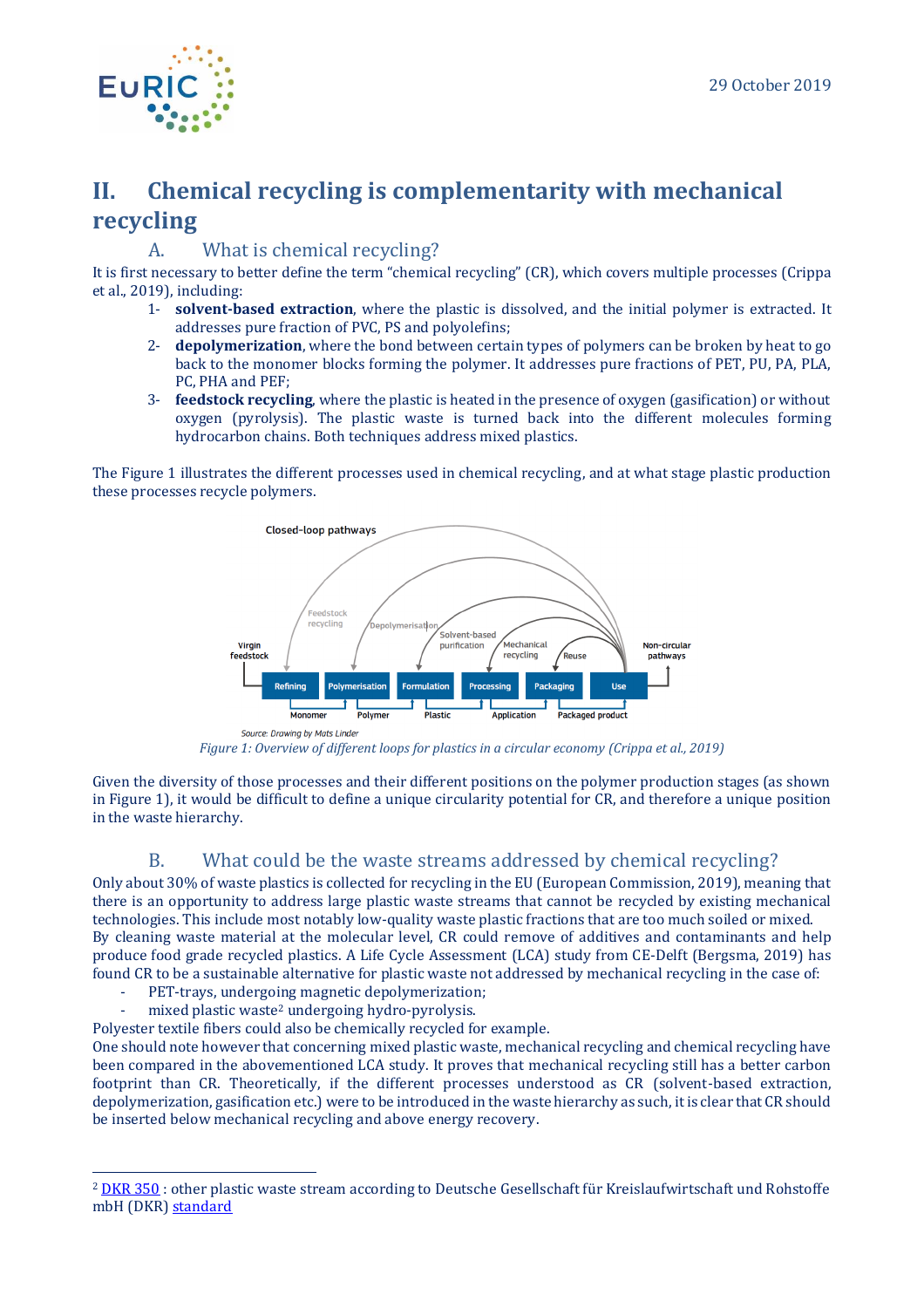## **III. Chemical recycling also entails economical - technical challenges**

A. Chemical and mechanical recycling actually share issues specific to waste processing

### 1. Low density of low value waste to collect

As mechanical recycling now, the development of CR might be hindered by the low value of the waste. Indeed, as put by Crippa et al. (2019) "*the lack of incentives for chemical producers to buy geographically dispersed and relatively small volumes of chemically recycled feedstock is a barrier*". Since plastic waste are lightweight and geographically scattered, their transportation cost can turn out to be prohibitive. This might be challenging if the CR plants require large inputs to be economically and technically viable.

### 2. Poor quality of waste input mix also degrades the quality of recycling output in chemical recycling

Poor quality of the input plastic mix and used processes can lead to the formation of substances of concern (SoC) in CR as well, which will need to be further purified, e.g. dioxins and PAH formed in pyrolysis process (Crippa et al., 2019), but also in gasification (Delavelle and De Caevel, 2015).

CR also has to tackle legacy substances. For instance, the Vinyloop plant in Ravenna, recycling soft PVC from cables and films by solvent based extraction, had to face the issue of now restricted phthalates, which were not economically removable from the input plastic. The plant had to close in June 2018.

### 3. Chemical recycling will also face the issue of low virgin material prices

Mechanical recycling has been facing for long the cyclical problem of low virgin materials price, limiting the demand for recycled plastics. Low oil prices are related to a reduced demand for recycled plastics as plastics are cheaper to produce from virgin materials. This could also harm the profitability of CR.

In the case of potential large-scale plastic plants integrating plastic waste from pyrolysis, it has been estimated that plastic-waste based feedstocks would be competitive with virgin based feedstock above a crude oil price of 65-75 US\$/barrel (Hundertmark et al., 2018). Over the last five years, oil prices have not been high above this range.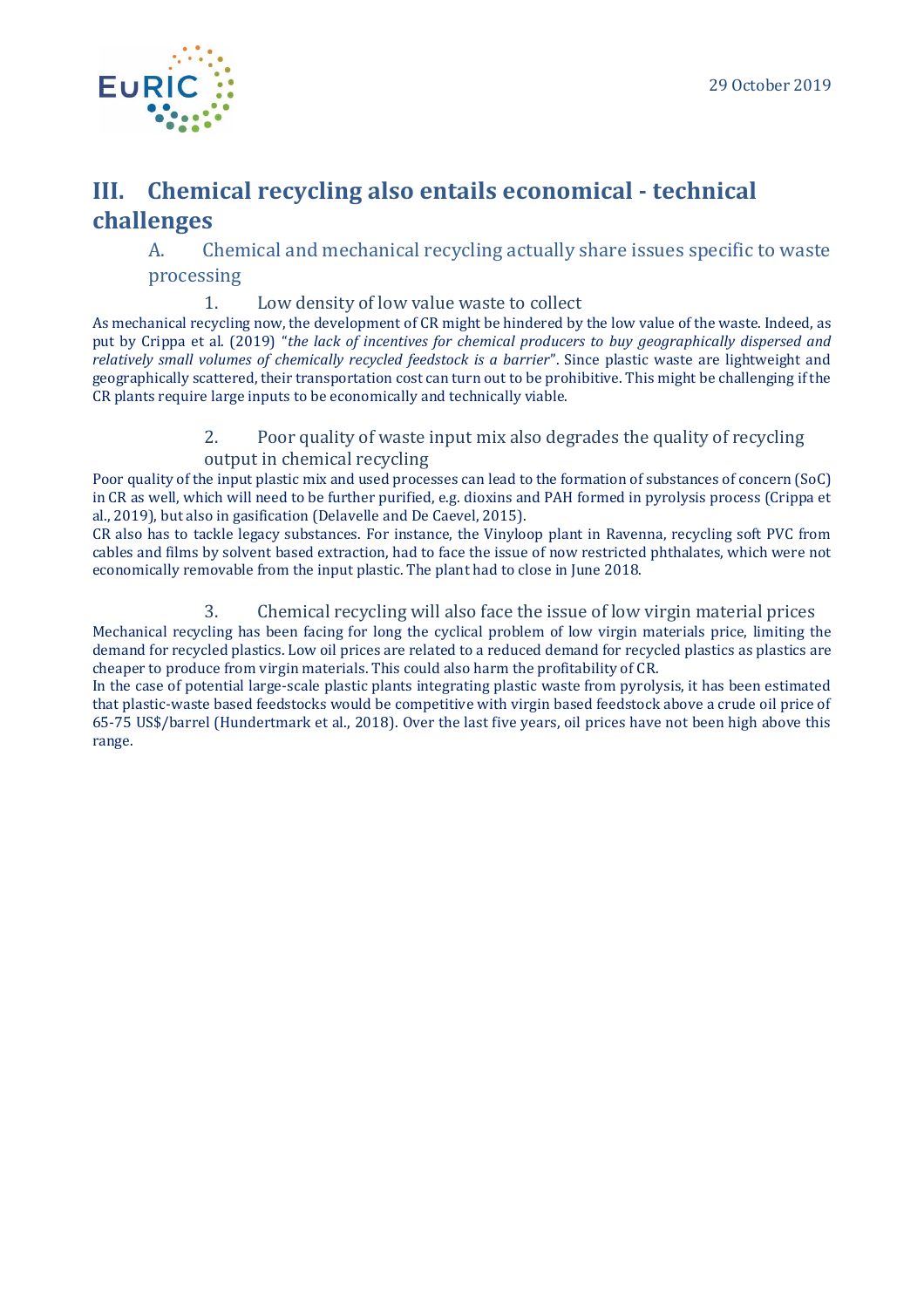

- B. Chemical recycling still has specific limitations
	- 1. The easiest way for chemical recycling could be to turn waste into fuel, i.e. not to recycle
- Pyrolysis and gasification are the most suited way to treat mixed-plastic waste

As previously mentioned, CR entails diverse processes, and in most of those processes, a homogenous mix of plastics is actually needed. Indeed, feedstock recycling processes (gasification, pyrolysis) are the main way to treat mixed plastic waste. As streams of mixed plastic waste contain a lot of impurities (e.g. Pb or phthalates in PVC), the easiest way get value from the resulting fuel or syngas is to turn it into fuel, instead of new plastic material.

This might be a problem for a large part of the plastics likely to go through a CR process. Polyolefins are the most used polymers by volume, representing in total about half of the plastic demand in the EU-countries (for PP, PE-LD and PE-HD on [Figure 2\)](#page-4-0). Polyolefins cannot be depolymerized to produce raw material directly suitable for polymerization, and require requires additional refining steps.



<span id="page-4-0"></span>Other resins such as PS, PMMA or Nylon, (Delavelle, De Caevel, 2015) or PET (Crippa et al., 2019) can undergo depolymerization processes enabling to recover the monomer forming the polymer.

• Pyrolysis and gasification may also require pre-sorted waste streams

However, even pyrolysis and gasification processes are not exempt of advanced pre-sorting of individual polymer materials for them to allow material recovery. Indeed, the majority of low-value, mixed plastic waste streams those processes could treat contain multiple polymer types; both as individual items (e.g. PET bottle) and combined in complex multi-layer flexible films (e.g. laminated food sauce pouches). In order for the molecular break-down process to be able to deliver an end-product - gas or liquid - that is viable for use to re-manufacture new plastic molecules, the infeed stream also has to be carefully sorted to remove all traces of unwanted plastic: in the case of pyrolysis for instance, PET should preferably be sorted out of mixed PE / PP polyolefin streams3.

Besides, in the case of gasification, the presence of impurities in the syngas from mixed waste plastics can harm conventional catalytic converters. After the gasification step, chemical building blocks from waste will need catalytic conversion to form monomers, alongside virgin materials. However, catalytic converters are designed for virgin materials, not for waste materials (Forsgren, 2019) <sup>4</sup>. Impurities could therefore hinder this process (Delavelle et De Caevel, 2015).

<sup>3</sup> Oxygen-containing PET would interfere with the pyrolysis process, that is normally done without the presence of oxygen.

<sup>4</sup> A polymer degradation process forming syn-gas (hydrogen gas and carbon monoxide) makes it possible to produce very clean chemicals but with the drawback of higher energy losses.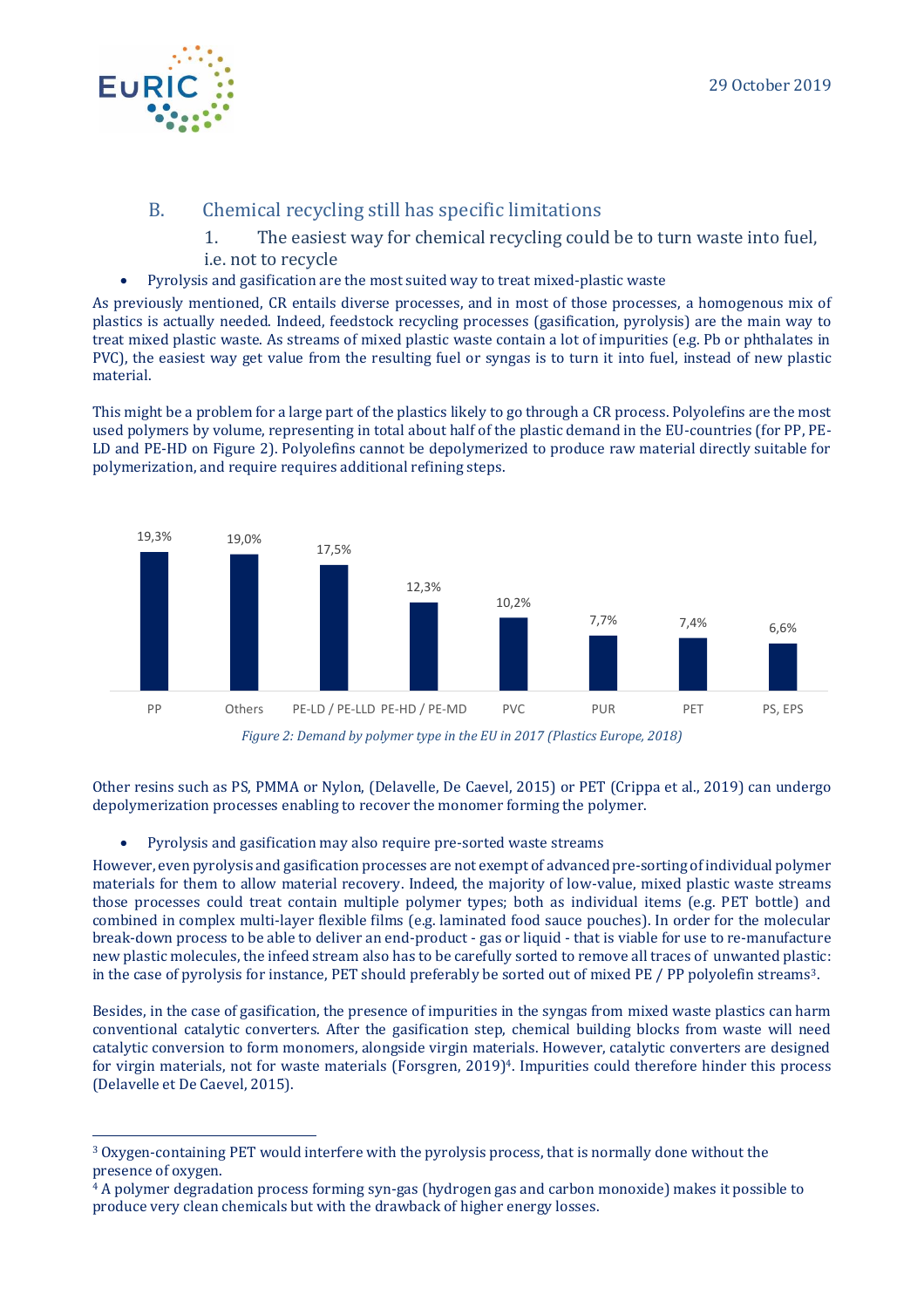

• Chemical recycling could then divert some plastic waste stream from material recovery to energy recovery

Such well-sorted streams of plastic are exactly what is needed for existing mechanical recycling plants. This fact severely limits the choice of waste feedstock streams that are suitable for the CR processing technology.

Given all these limitations to treat mixed plastics to recover material, plastic-to-fuel processes might be the easiest path for waste plastics treated by pyrolysis or gasification<sup>5</sup>. Besides, existing pyrolysis processes have already fuel as an output product, alongside naphtha (which can be used to produce secondary plastics) from plastic waste. Naphtha can represent up to 50% of the output of pyrolysis, leaving room for fuel production with the remaining output.

However, under the current regulatory framework, these plastic-to-fuel processes fall under the category of energy recovery, not of material recycling (see section IV).

<sup>5</sup> in the case of gasification "*there is a high likelihood that the output products would be used as fuel, as is the case nowadays*" (Crippa et al., 2019).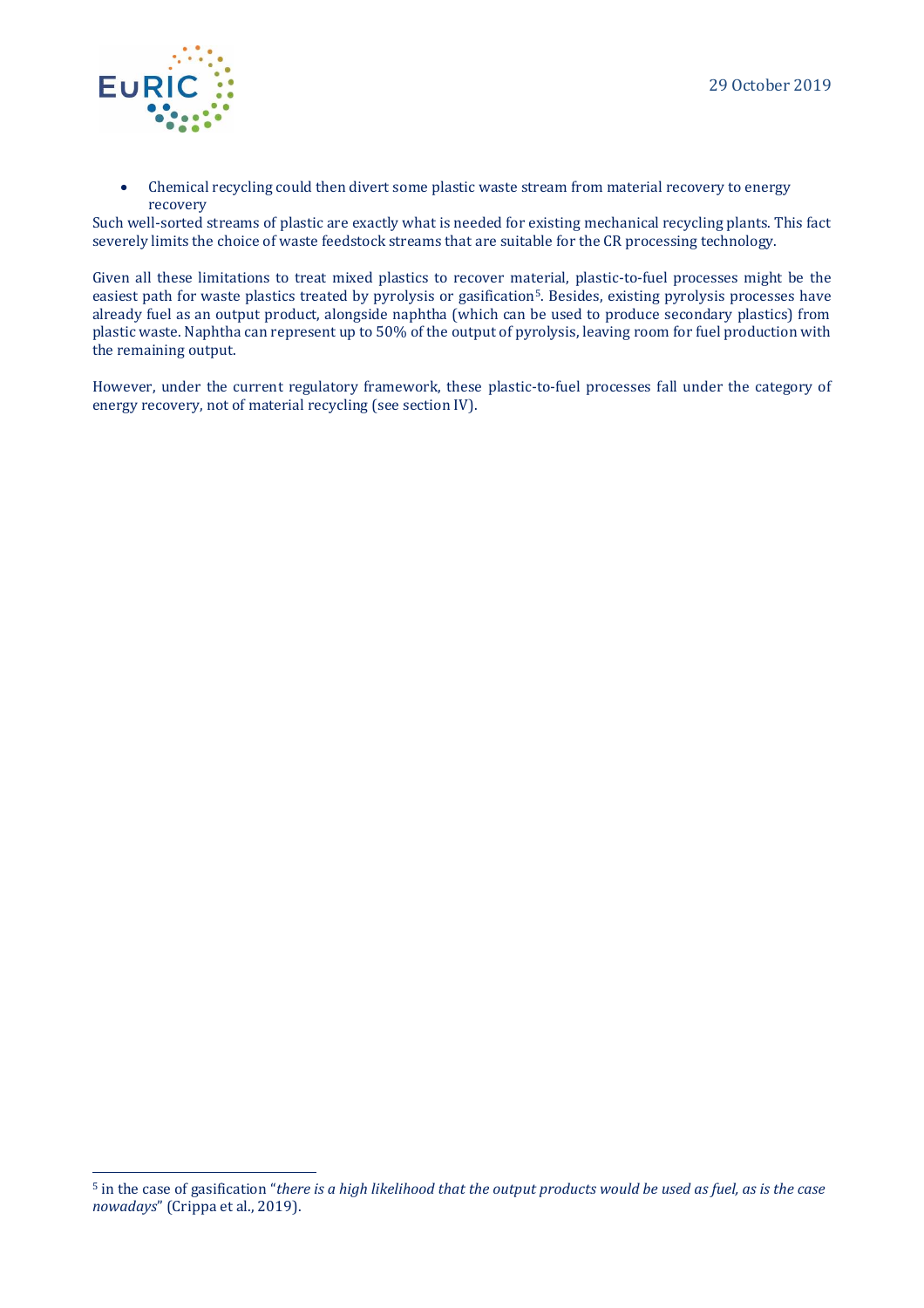

#### 2. Chemical recycling has so far a poor track record of industrial scale processes

One of the few CR processes mature at industrial scale, the PVC recycling process of Vinyloop, had to stop in 2018 (Crippa et al., 2019). In France, despite important R&D efforts, no pyrolysis or gasification project had reached a mature development (Delavelle et De Caevel, 2015). In fact, efforts to set up large scale plants in the past years have not succeeded.

CR does not only require large investments in plants, it also requires to secure significant input of raw materials on a long-term basis, both in terms of price and quantity. In the recycling industry, this long-term visibility is so far limited, as EPR-scheme seldom give contracts for a period over 3 years (Forsgren, 2019). This was already acknowledged by TNO in a report written for the Commission about a project of industrial-scale plastic CR plant in Ludwigshafen: "*It seems that no agreement could be reached on a waste supply guaranteed in the long term for a gate fee that would be sufficient to cover the costs of a full-scale plant. Particularly due to the long mortgaging periods of such industrial installations, long-term commitments are essential to reduce the financial risks for the investor to reasonable levels*" (TNO, 1999). The difficulties encountered so far to set up industrial scale chemical recycling operations can obviously not prejudge the outcome of substantial investments made by the chemical and petrochemical industry in CR. Nevertheless, a cautionary approach should prevail against potential solutions that CR would provide in the future.

In comparison, mechanical recycling is a mature industry with years of experience. The [Figure 3](#page-6-0) illustrate the global share of mechanical recycling in the global distribution of polymers waste streams. If there is an obvious need for more recycling, mechanical recycling is responsible for the overwhelming majority of waste polymers recycling.



<span id="page-6-0"></span>*Figure 3: Global polymer flows, million metric tons per annum, 2016 (Hundertmark T., 2018). 1- Durable applications with an average lifetime >1 year will end up as waste only in later years; nondurable applications go straight to waste. 2- 150 million metric tons of mixed plastic waste from nondurable applications that end up as waste in same year, plus110 million metric tons of mixed plastic waste from production in previous years.*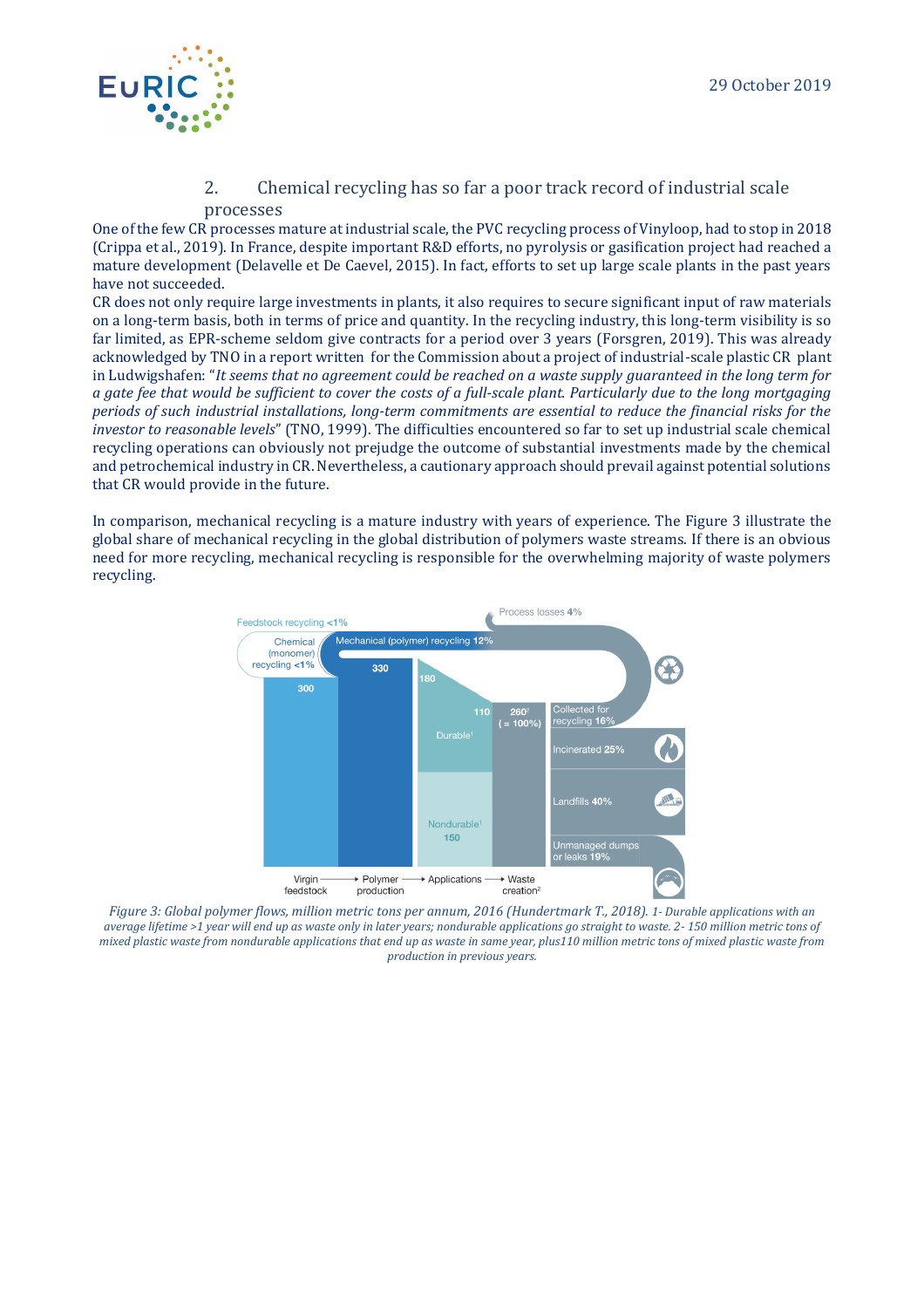# **IV. Existing limitations of chemical recycling imply support by the policy framework**

A. Existing waste framework legislation should not be substantially changed

The product of the gasification or pyrolysis of polymers can be used as a raw material (P2P, plastic-to-plastic), but also as a fuel (P2F, plastic-to-fuel). Given the now uncertain profitability of CR mentioned above, and the nature of some CR processes, this product is may end-up as fuel. Both the American Chemistry Council<sup>6</sup> and Chemical Recycling Europe<sup>7</sup> defines waste-to-fuel technologies as recycling. However, recovery activities consisting mainly of P2F shall not be defined as recycling, but as energy recovery, in accordance with the current EU waste legislation and its long-established waste hierarchy soundly based on treatment options' environmental impacts.

EuRIC express its disagreement to the inclusion of alternative fuels recovery in recycling activities. The recovery of fuels is clearly excluded from the definition set in the [Waste Framework Directive](https://eur-lex.europa.eu/legal-content/EN/TXT/PDF/?uri=CELEX:32008L0098&from=EN) (Directive 2008/98/EC), where recycling means "*any recovery operation by which waste materials are reprocessed into products, materials or substances whether for the original or other purposes. It includes the reprocessing of organic material but does not include energy recovery and the reprocessing into materials that are to be used as fuels or for backfilling operations"* (art. 3.17). In that regard, a clear definition of CR should be established at EU level, without substantially changing the existing regulatory framework.

Besides, P2F solution are also not compatible with the [Commission decision](https://eur-lex.europa.eu/legal-content/EN/TXT/PDF/?uri=CELEX:32019D1004&from=EN) (Decision 2019/1004) on the rules for calculating recycling rate, which states that recycled plastics are measured as "*Plastic separated by polymers that does not undergo further processing before entering pelletisation, extrusion, or moulding operations. Plastic flakes that do not undergo further processing before their use in a final product*". This calculation point shall not be changed to include outputs used for fuel production.

Finally, unclear classification exists concerning "co-processing" of plastic waste. This process operates with both waste and end-of-waste feedstocks. If waste regulations do not apply appropriately to co-processing, a regulatory loop hole might arise.

# B. To ensure a level playing field, funding available for chemical recycling

shall equal those available for mechanical recycling

Mechanical recycling technologies still have huge potential for further technical innovation and process development. Therefore, funding should be available for mechanical recycling to the same extent as it would be available for chemical recycling. In fact, the awarding of funds to these new processes needs to look closely at the actual mass percentage yield of useful end-product, because many of the proposed CR methods create outputs at around half of the input mass flowrate, much lower than equivalent mechanical recycling options.

### C. Common issues in recycling require similar policy measures

However, many technical-economical limitations of CR are also hampering recycling in general. Therefore, in addition to technological achievements, CR would need a favorable regulatory framework to bloom, (e.g. acknowledging the concepts of CR and mass balance approach). Consequently, regardless of the technology (mechanical or chemical recycling), EuRIC stresses the need for a boost in the demand for end-markets using recycled plastics from both mechanical and chemical recycling. Plastics recycling is affected by cyclical (low prices of recycled materials) and structural (lack of profitability) issues and the substantial environmental benefits it brings are not internalized in market prices. A higher demand (recycled content targets combined with industry pledges) would contribute to reduce that market uncertainty needed to de-risk investments.

<sup>6</sup> "*The Chemical Recycling Alliance* [created by the American Chemistry Council] *works to: grow awareness of the benefits of chemical recycling technologies that convert post-use plastics into chemicals, fuels and other products*" [\(source\)](https://plastics.americanchemistry.com/Chemical-Recycling-Alliance.html)

<sup>7</sup> "*Chemical Recycling of polymer waste is defined as any reprocessing technology that directly affects either the formulation of the polymeric material or the polymer itself and converts them into useful products like monomers, basic-chemicals, alternative fuels and other value-added materials*" (Chemical Recycling Europe, 2019)